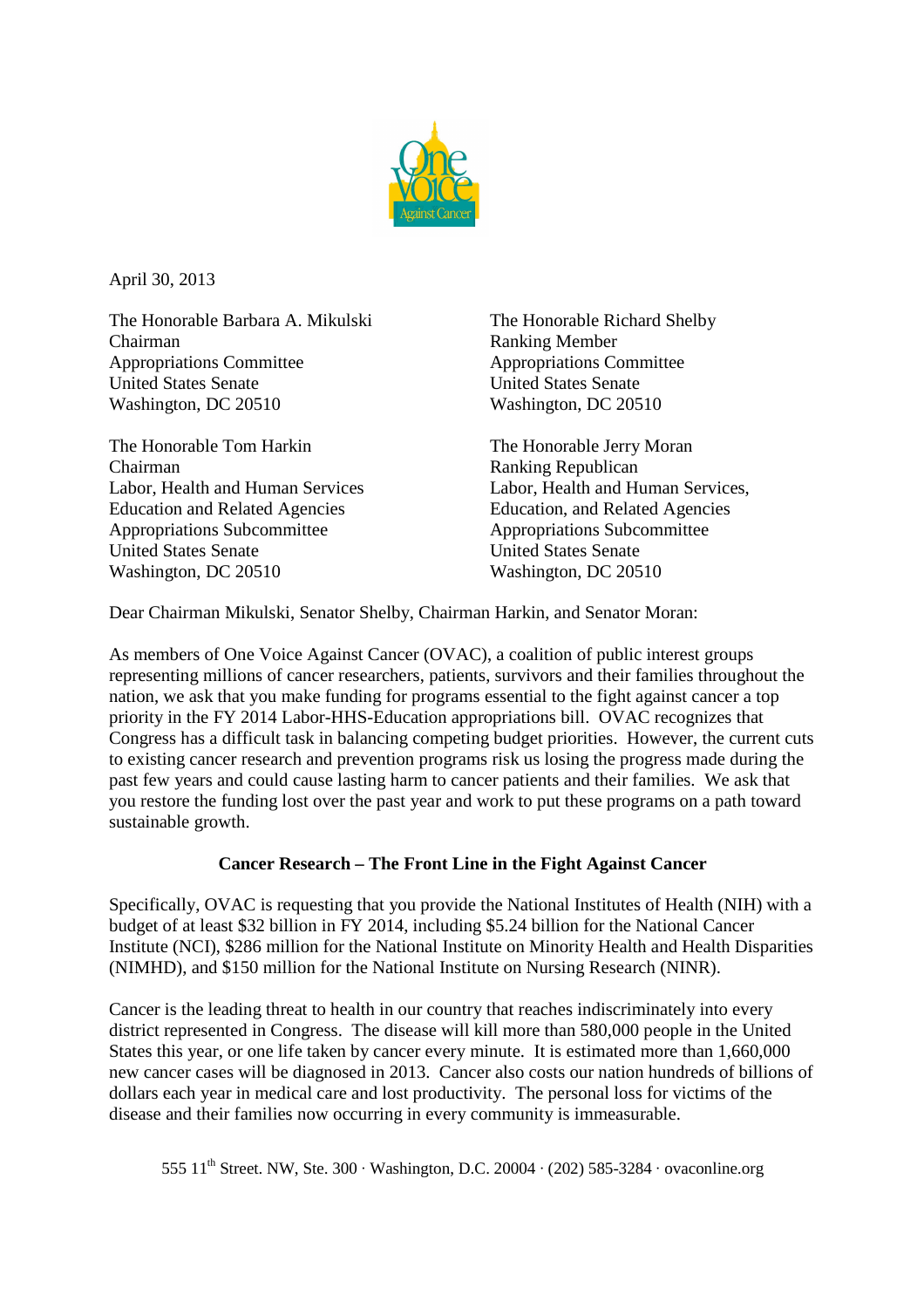Despite these challenges, we are making progress, due in large part to the research supported through the NIH. This work has contributed to virtually every major breakthrough in the fight against cancer. It has contributed to the overall reduction in cancer incidence and mortality, and an improved quality of life for survivors, since the 1990s.

It is also important to note the importance of NIH funding to our nation's economy. The NIH budget supports medical research in every state. In turn, these research dollars further scientific institutions and enterprises, skilled job creation and economic development. Last year the NIH budget helped support more than 400,000 jobs across the country and produced nearly \$58 billion in economic growth.

## **Cancer Prevention and Early Detection – Putting Research Advances into Practice**

Half of the 580,000 deaths that will occur from cancer this year could have been avoided through prevention: by eliminating tobacco use, encouraging better diet and exercise, and giving all Americans access to cancer screening and preventive medicine. The Centers for Disease Control and Prevention (CDC) cancer control programs support each of these cancer prevention strategies, as well as surveillance and other educational and awareness initiatives in every state. Collectively, the CDC cancer programs are the foundation of our country's cancer prevention efforts.

We urge you to reject the funding cuts as laid out in the President's budget for cancer prevention and screening programs at the CDC. We ask that you protect funding for cancer programs that have a proven record of success for early detection, prevention, education, and data collection.

If the cuts the President proposed go into effect, the CDC's Division of Cancer Control and Prevention will be cut by more than 10 percent. This year, due to the sequestration cuts, we will likely see 32,000 fewer breast and cervical cancer screenings for women than last year. Any further funding cuts will have devastating consequences to women who rely on this proven program for access to educational materials and screening programs. CDC funding for nationwide outreach and education programs is also critical to our cancer prevention efforts. This funding supports public awareness campaigns, the development of culturally appropriate materials, as well as patient and provider educational resources on a range of topics for breast, gynecologic, ovarian, blood, skin and prostate cancers.

## **Oncology Nursing – Caring for Patients and Conducting Research**

Lastly, OVAC asks you to support a higher rate of nursing scholarships and loan repayment applications, as well as other essential programs to sustain our nation's nursing workforce. Oncology nurses are on the front lines in the provision of quality care for cancer patients – administering chemotherapy, managing patient therapies and side-effects, providing treatment education and counseling to patients and family members. OVAC requests that the Health Resources and Services Administration Title VIII Nursing Programs receive \$251 million in FY 2014.

For all of these reasons, we ask you to ensure that the fight against cancer remains a top national priority. We ask that the funding lost in the past few years for cancer research, prevention,

555  $11<sup>th</sup>$  Street. NW, Ste. 300 · Washington, D.C. 20004 · (202) 585-3284 · ovaconline.org